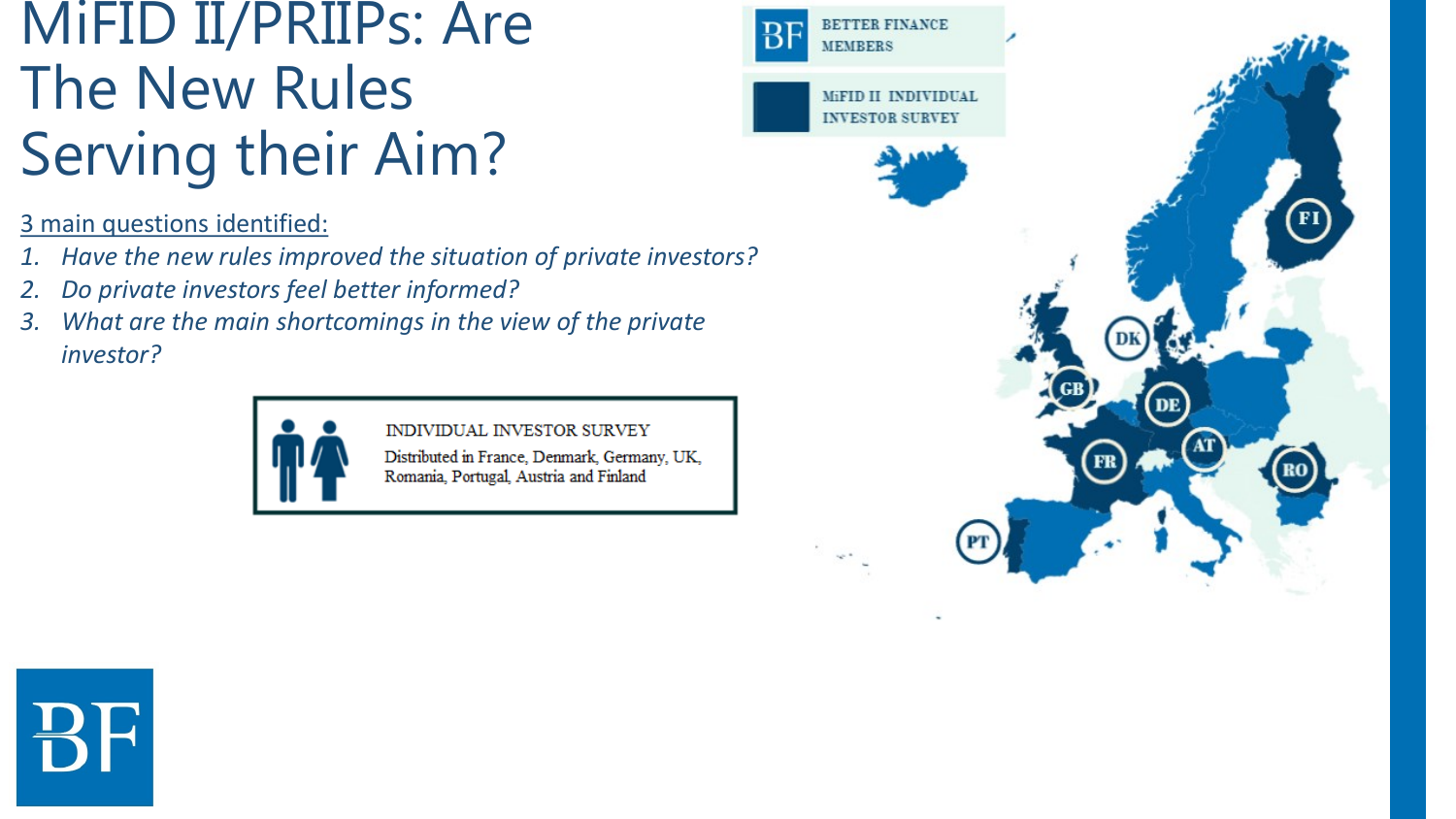# Number of Respondents as of 17/11/2019

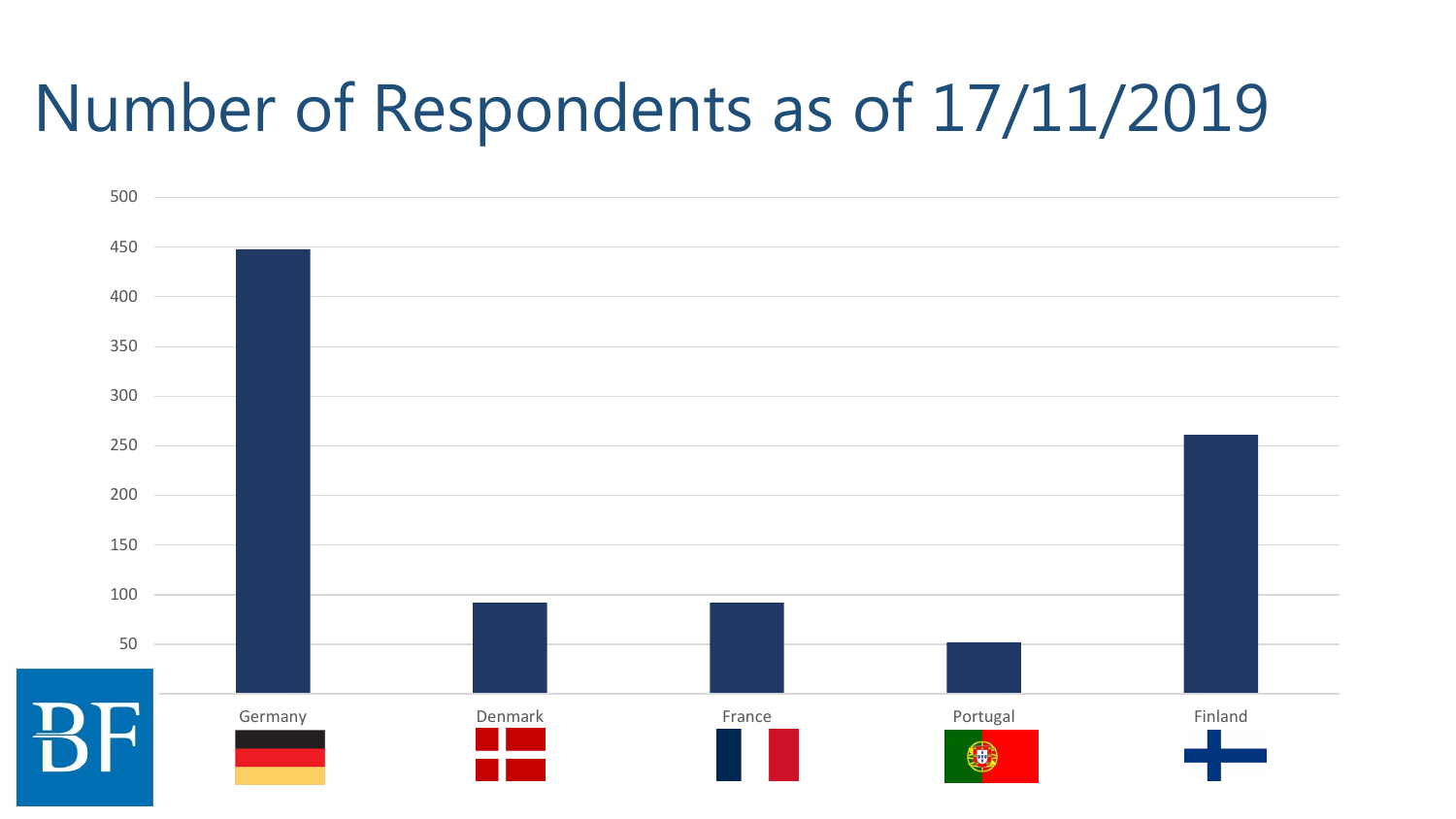# MiFID II/PRIIPs: *Implementation Process in Portugal so far*

*What is your overall assessment/impression of the new financial market regulations applicable since 1 January 2018?*



Law nº. 35/2018, of July 20, transposes the MiFID II into the portuguese law, that entry into force on August 1st, 2018.

The PRIIPS regulation was implemented in January, 1st, 2018, and is applied directly in Portugal. Doesn't exist any portuguese legislative framework that implements these European standards and allows the NCA (CMVM) to approve regulations.

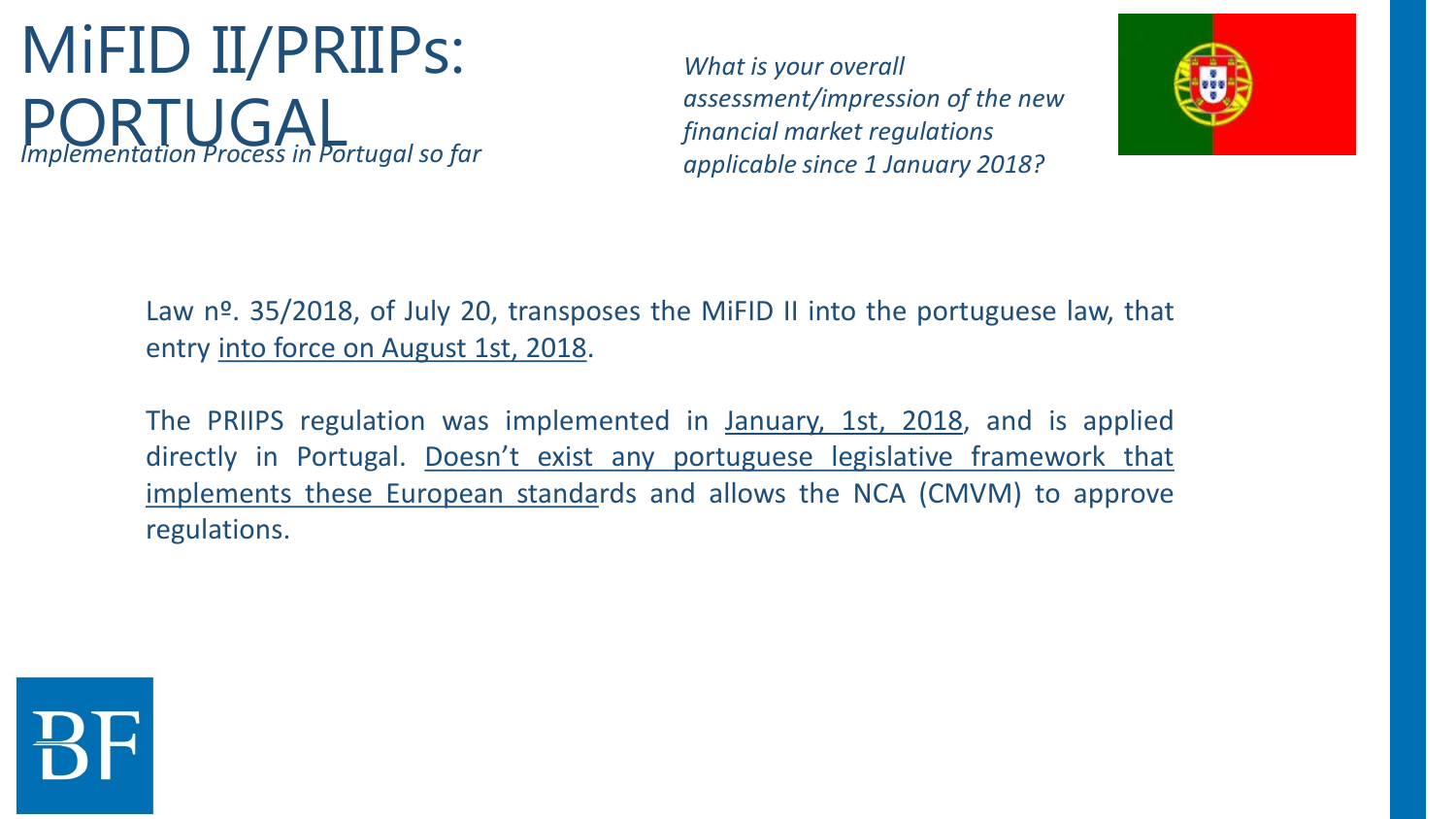

**INDIVIDUAL INVESTOR SURVEY** Distributed in France, Denmark, Germany, UK, Romania, Portugal, Austria and Finland

*What is your overall assessment/impression of the new financial market regulations applicable since 1 January 2018?*



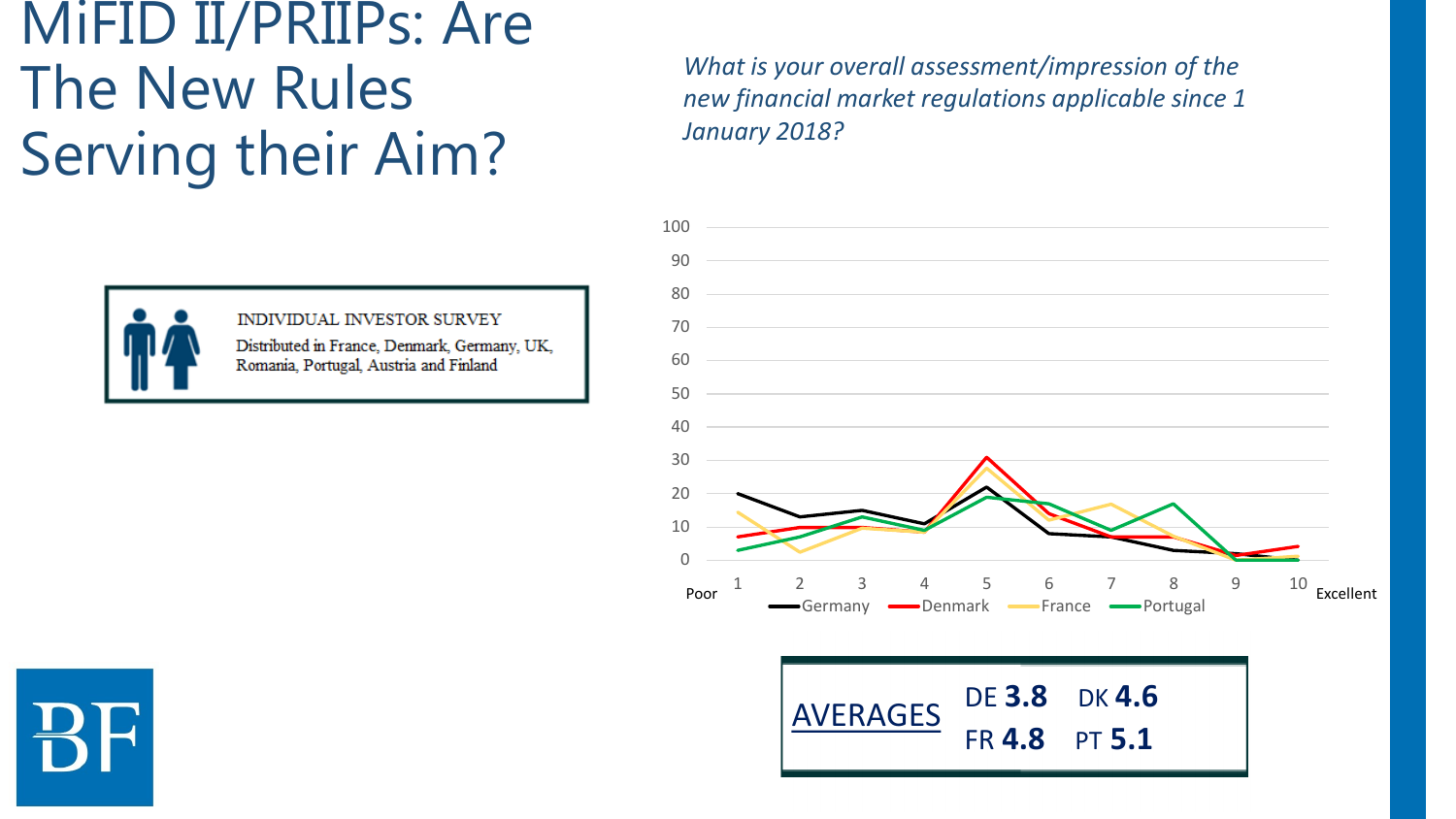### On Which of the following areas do you see Room for Improvement?



#### INDIVIDUAL INVESTOR SURVEY

Distributed in France, Denmark, Germany, UK, Romania, Portugal, Austria and Finland



- 1. Clarity/Intelligibility of Information
- 2. Amount of Information
- 3. Risk Transparency
- 3. Cost Transparency
- Performance Transparency
- 4. Suitability Assessment and Questionnaires
- 5. Quality of Advice
- **Tradability of Securities**
- 1. Cost Transparency
- 2. Performance Transparency
- 2. Clarity/ Intelligible Information
- 3. Risk Transparency
- 4. Tradability of Securities
- 4. Quality of Advice
- 5. Amount of Information
- 6. Suitability assessment and questionnaires
- 1. Clarity/ Intelligible Information
- 2. Cost Transparency
- 3. Risk Transparency
- 4. Performance Transparency
- 5. Quality of Advice
- 6. Amount of Information
- 7. Suitability assessment and questionnaires
- 8. Tradability of Securities
- 1. Clarity/ Intelligible Information
- 2. Cost Transparency
- 3. Risk Transparency
- 4. Performance Transparency
- 5. Amount of Information
- 6. Quality of Advice
- 7. Suitability assessment and questionnaires



**Other…** main concerns relate to information overload, paternalism, increased complexity and lack of tradability of certain securities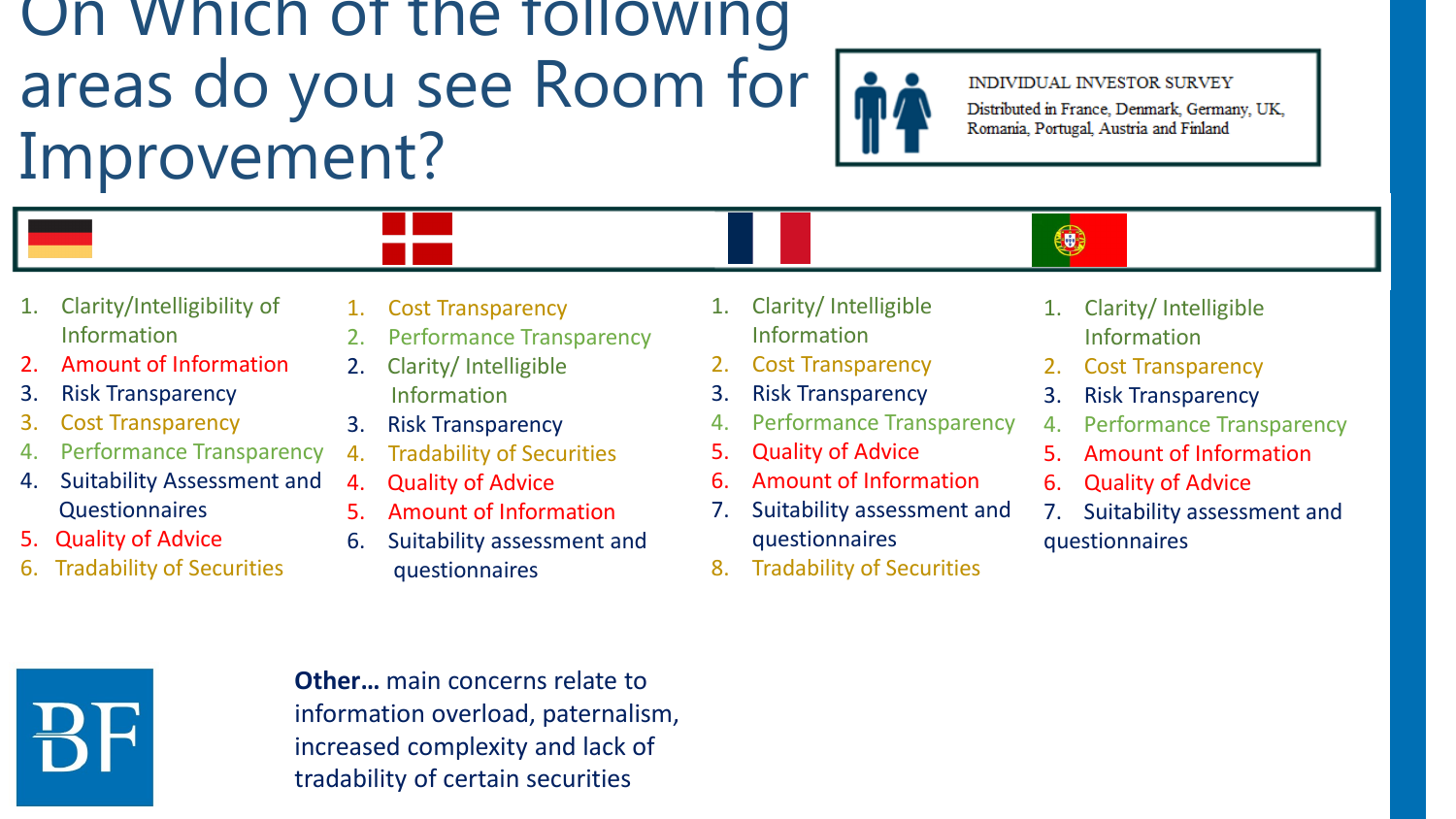## On Which of the following areas do you see Room for L Improvement?



#### INDIVIDUAL INVESTOR SURVEY

Distributed in France, Denmark, Germany, UK, Romania, Portugal, Austria and Finland

#### **Weighted Average**

|    | 1. Clarity/Intelligibility of Information        | 43% |
|----|--------------------------------------------------|-----|
|    | 2. Cost Transparency                             | 40% |
| 3. | <b>Risk Transparency</b>                         | 32% |
|    | 4. Performance Transparency                      | 29% |
|    | 5. Quality of Advice                             | 23% |
|    | 6. Amount of Information                         | 19% |
|    | 7. Tradability of Securities                     | 8%  |
| 8. | <b>Suitability Assessment and Questionnaires</b> | 7%  |
| 9. | Other                                            | 5%  |

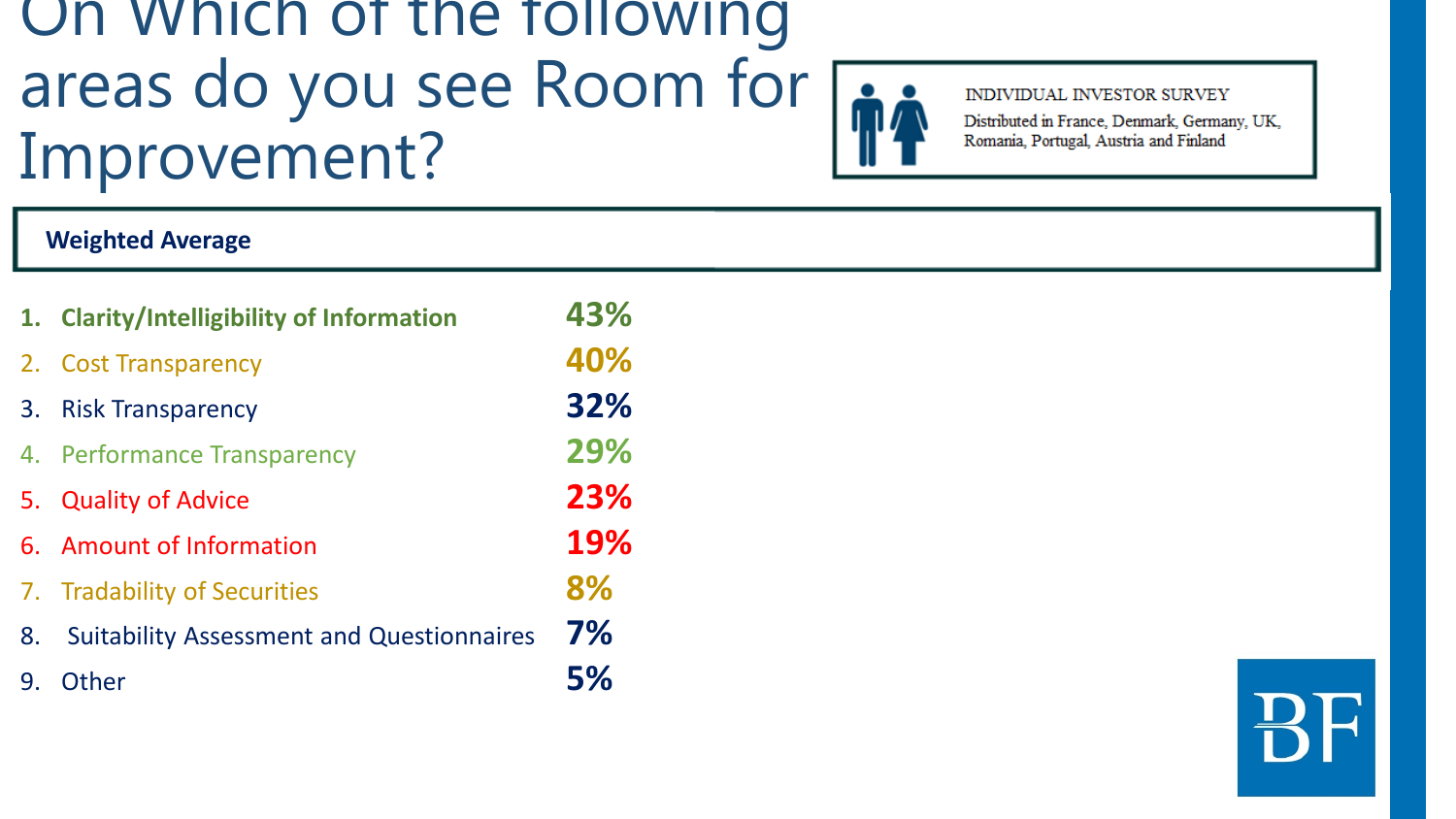



INDIVIDUAL INVESTOR SURVEY Distributed in France, Denmark, Germany, UK, Romania, Portugal, Austria and Finland



AVERAGES

FR **5.4** PT **5.1**

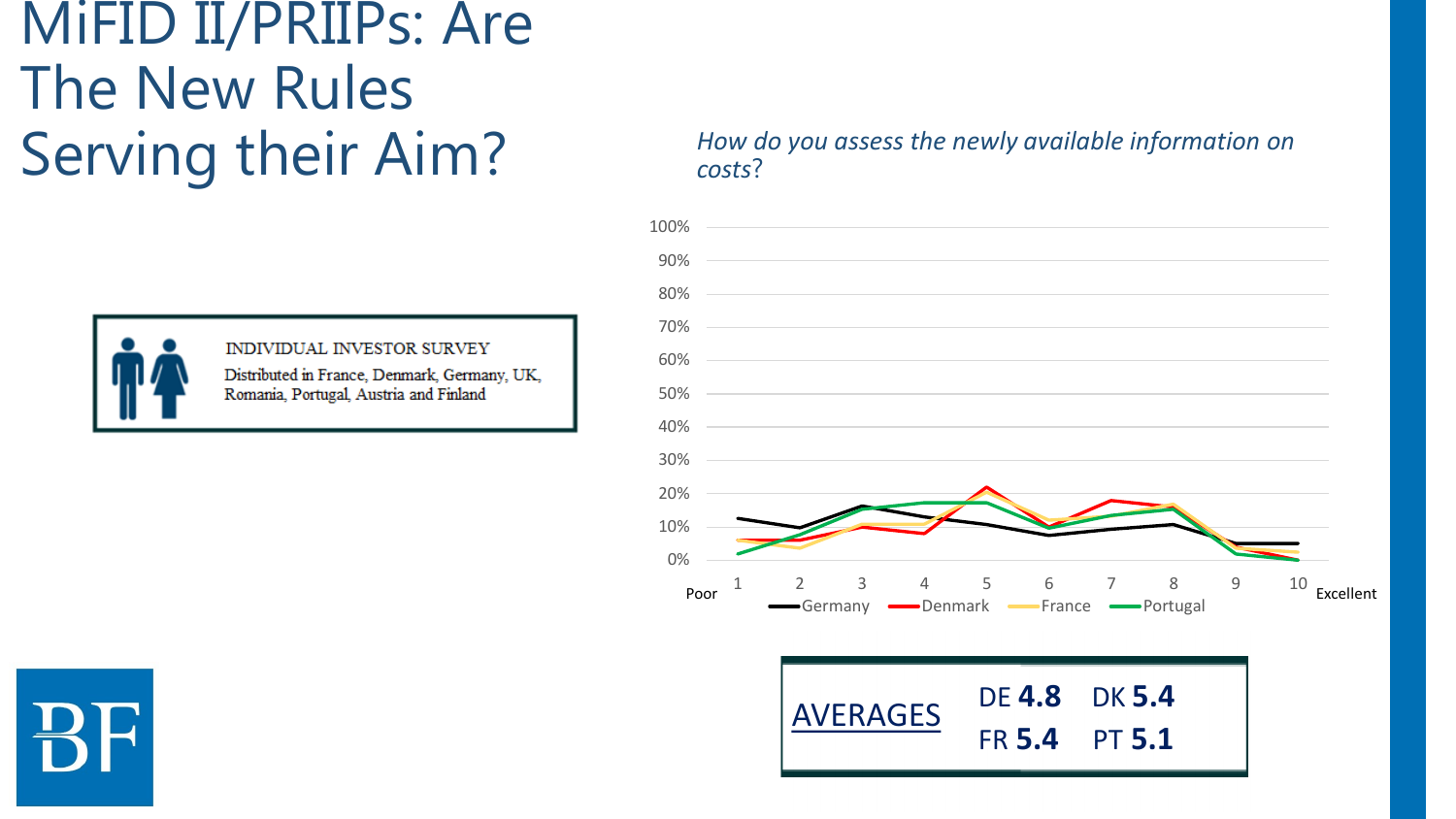

INDIVIDUAL INVESTOR SURVEY Distributed in France, Denmark, Germany, UK, Romania, Portugal, Austria and Finland

#### *How do you assess the newly available information on Performance*?



FR **5.3** PT **5.2**

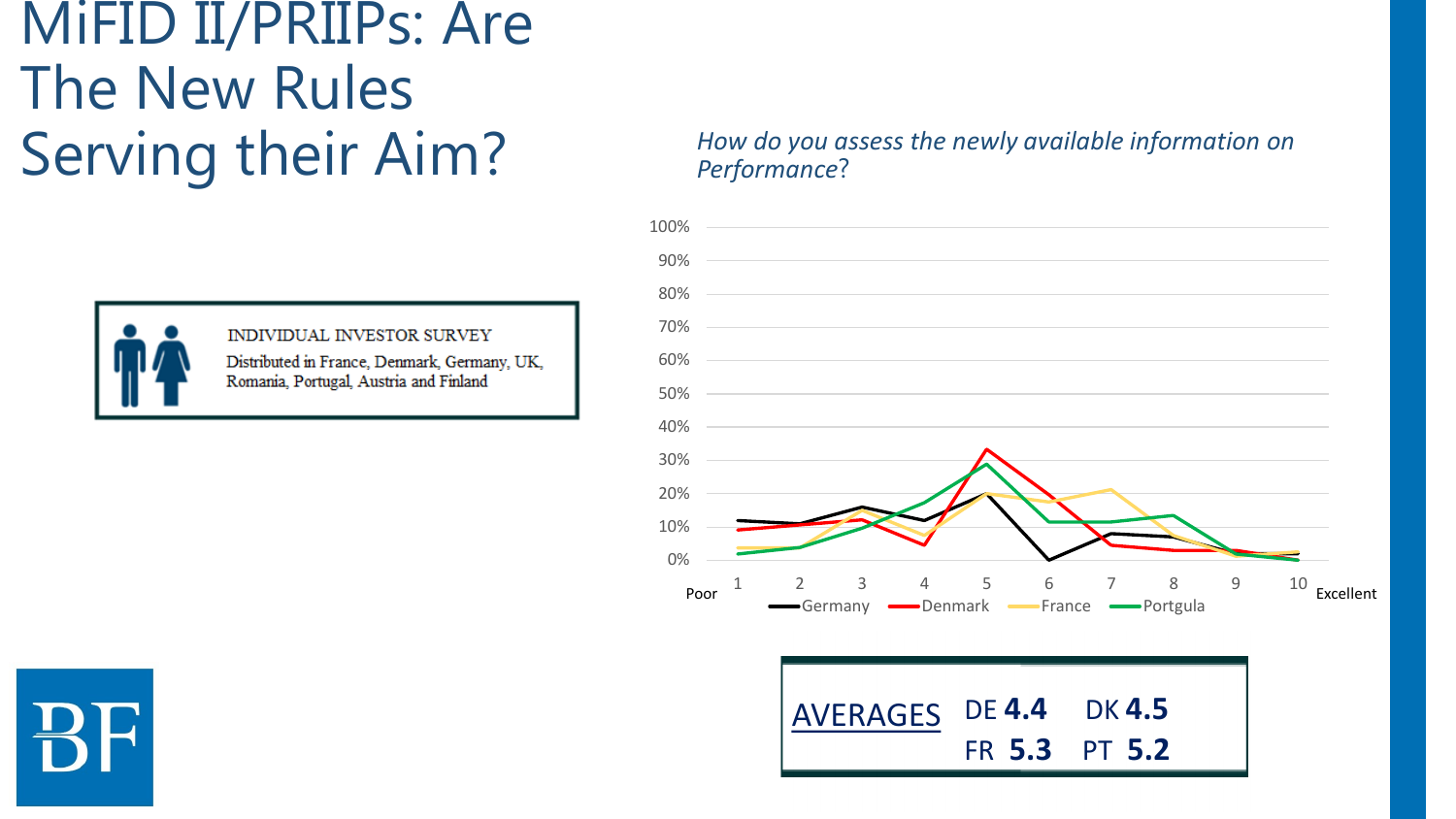## MiFID II/PRIIPs: Are The New Rules Serving their Aim? *How do you assess the new information sheet (KID)?*

*Do you feel better informed by the information provided in the KIDs?*







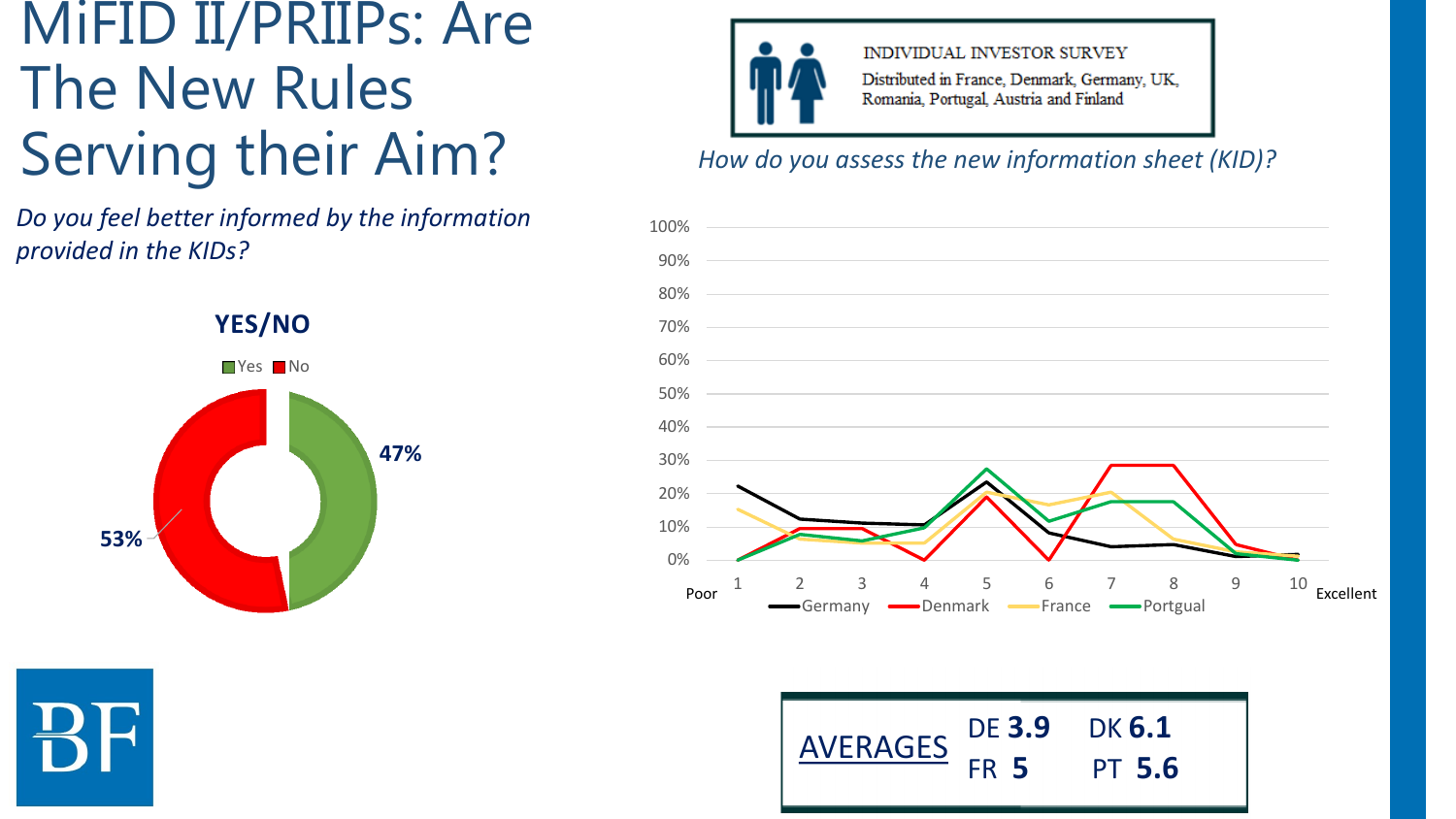

INDIVIDUAL INVESTOR SURVEY Distributed in France, Denmark, Germany, UK, Romania, Portugal, Austria and Finland

**67.31%**

*What newly available information are you mostly interested in?*



Germany **Denmark France Portugal** 

#### Other:

- Yield
- Investment Strategy
- Tax
- Responses vary significantly (eg. financial key figures, economic background information, multi-year portfolio performance information, market estimates, alpha to benchmark etc.)